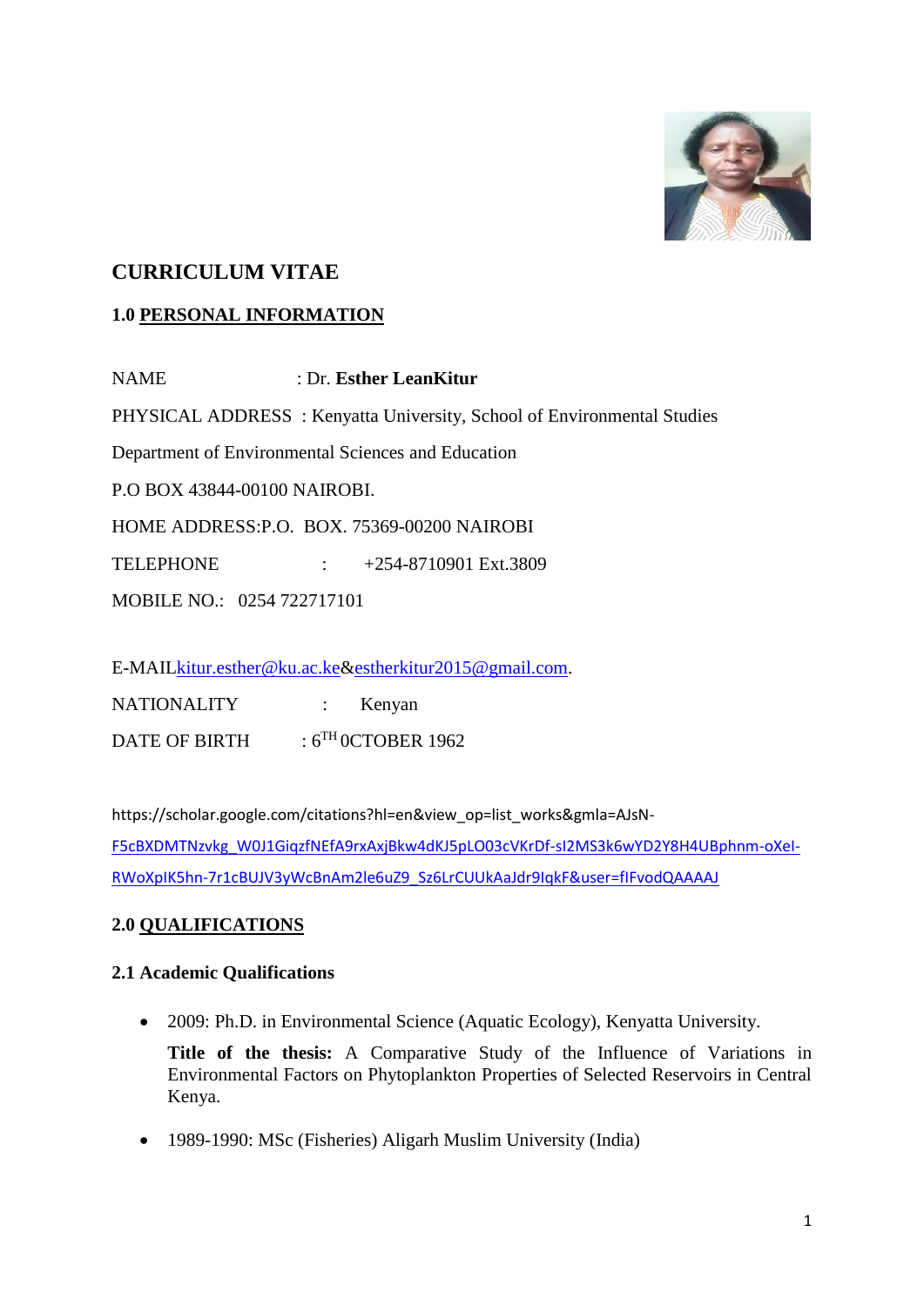- 1985- 1988: Bachelor of Science, Punjab University (India)
- $\bullet$ 1980-1981: Kenya Advanced Certificate of Education
- 1976-1979: East African Certificate of Education

## **2.2 Professional courses**

- 28<sup>th</sup> M ay and 14<sup>th</sup> Nov 2013—Certificate in teaching Methodology
- May  $3^{rd}$  -7<sup>th</sup> May 2010- Introductory Tools of Environmental Management (UNEP/SENKE)

# **3.0 EMPLOYMENT HISTORY**

• 2004: Lecturer, Department of Environmental Sciences,

Kenyatta University

- 1994-2004: Tutorial fellow, Department of Environmental Sciences, Kenyatta University
- 1991-1994: Chemists 111, (Material Branch) Ministry of Public Works

# **4.0 ADMINISTRATIVE RESPONSIBILITIES (AT KU)**

# **4.1 At Kenyatta University**

- **5 TH F**ebruary **2020** Coordinator (Second Term) Regional Centre for Expertise Greater Nairobi (RCE-GN).
- 5<sup>th</sup> February 2018, Appointed Coordinator Regional Centre for Expertise Greater Nairobi (RCE-GN).
- 3<sup>rd</sup> august 2015 to 5<sup>th</sup> October 2015: Acting Dean School of Environmental Studies
- 3<sup>rd</sup> August 2013 toSept.2015: Chairperson (second term) Department of Environmental Sciences.
- 3<sup>rd</sup> August 2011-2<sup>nd</sup> August 2013: Chairperson, Department of Environmental Sciences.
- $\bullet$  9<sup>th</sup>September 2008 3<sup>rd</sup> August 2011: Examination Coordinator in the Department of Environmental Sciences.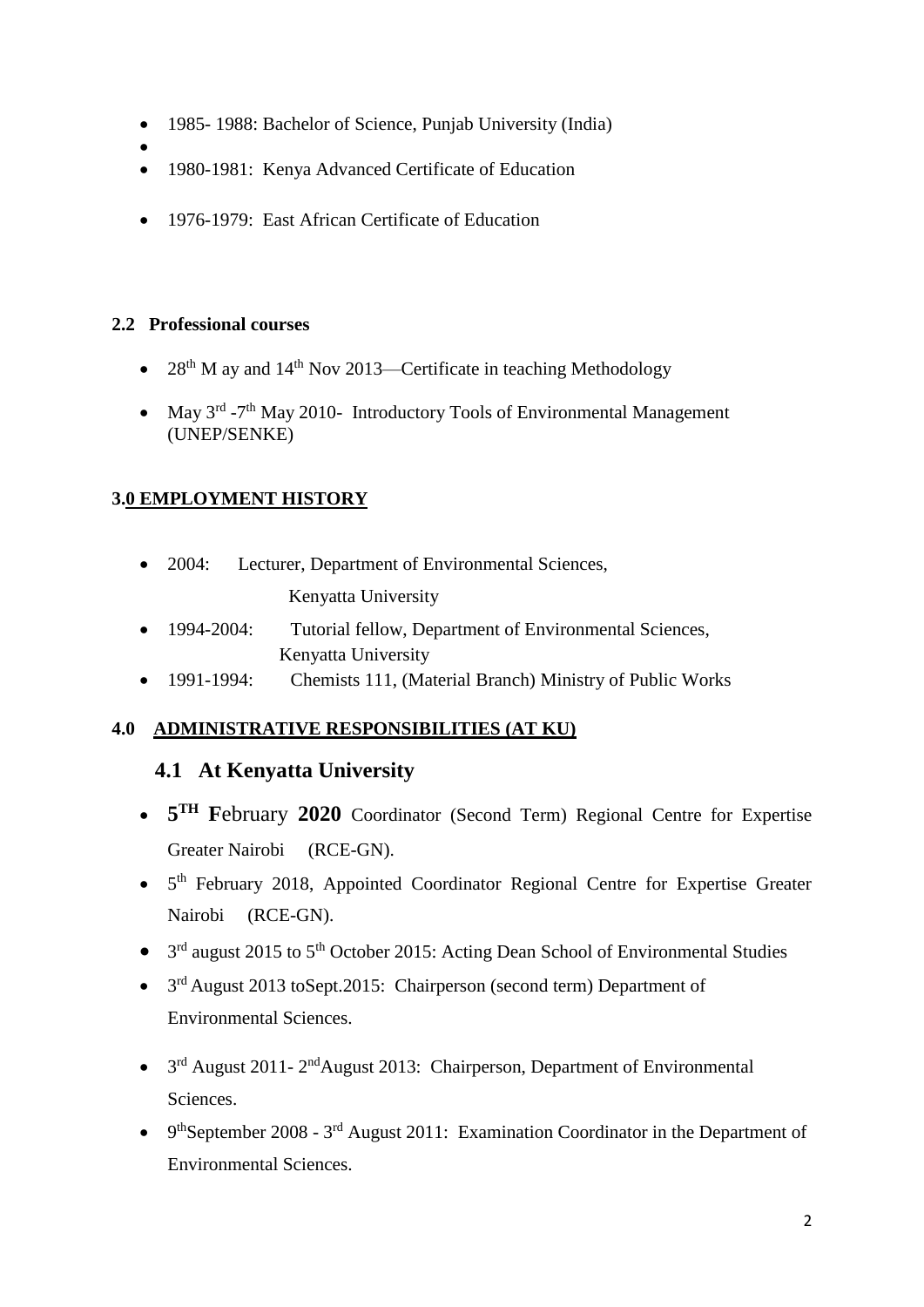• 18<sup>th</sup>April to date: Member .Ad-hoc Committee to spearhead collaboration with Government chemist, Kenya Bureau of standards (KEBS) and Kenya Plant Health inspectorate service (KEPHIS).

#### **5.0 Fellowships**

#### **6.0 POSTGRADUATE SUPERVISION**

#### **6.1 Ph.D. Supervision**

## **6.1.1 COMPLETED**

**1. 2015: Dr.Nzeve Julius Kioko**; (N85/24137/2011): Assessment of heavy metal contaminatinats in water, sediments and three selected food fish species in Masinga reservoir in Kenya.. Graduated during the  $38<sup>th</sup>$  graduation held on  $17<sup>th</sup>$  July. 2015 at Kenyatta University.

#### **6.1.1.1. ON GOING**

- **2. 2013: Mbaabu Patrick (N85/CE/27764/2013):** Effects of economic stimulus aquaculture projects on small fish farmers live hoods. Aquaculture performance and agroforestry in Meru County.
- **3. 2014: Kinyili Mutuku Benjamin (N85/29390/2014): "**Effect of Agroforestry on the Supply of Ecosystem Services and Livelihoods for Smallholder Farmers in Machakos County Kenya"
- **4. 2015: Wahome Morris Mathenge (N85/31028/2015**): Influence of Land use and Land cover changes on groundwater resources in the stony Athi- Sub Catchment, Kiajado County, Kenya.

# **6.2 Masters Supervision**

# **6.2.1 COMPLETED**

- **5. Sigoria E. Nasenya (N50/10391/2008).** Investigation of heavy metals pollution in Pharsalus Vulgaris and Vigna Unguiculata grown using untreated sewage water in Ruai Nairobi Kenya. Graduated in June 2012.
- **6. Muturi**. **J. N. (N50/CE/11396/08)**. Assessment of environmental and health risks associated with abattoir wastes at Thika Municipal Slaughter House Kiambu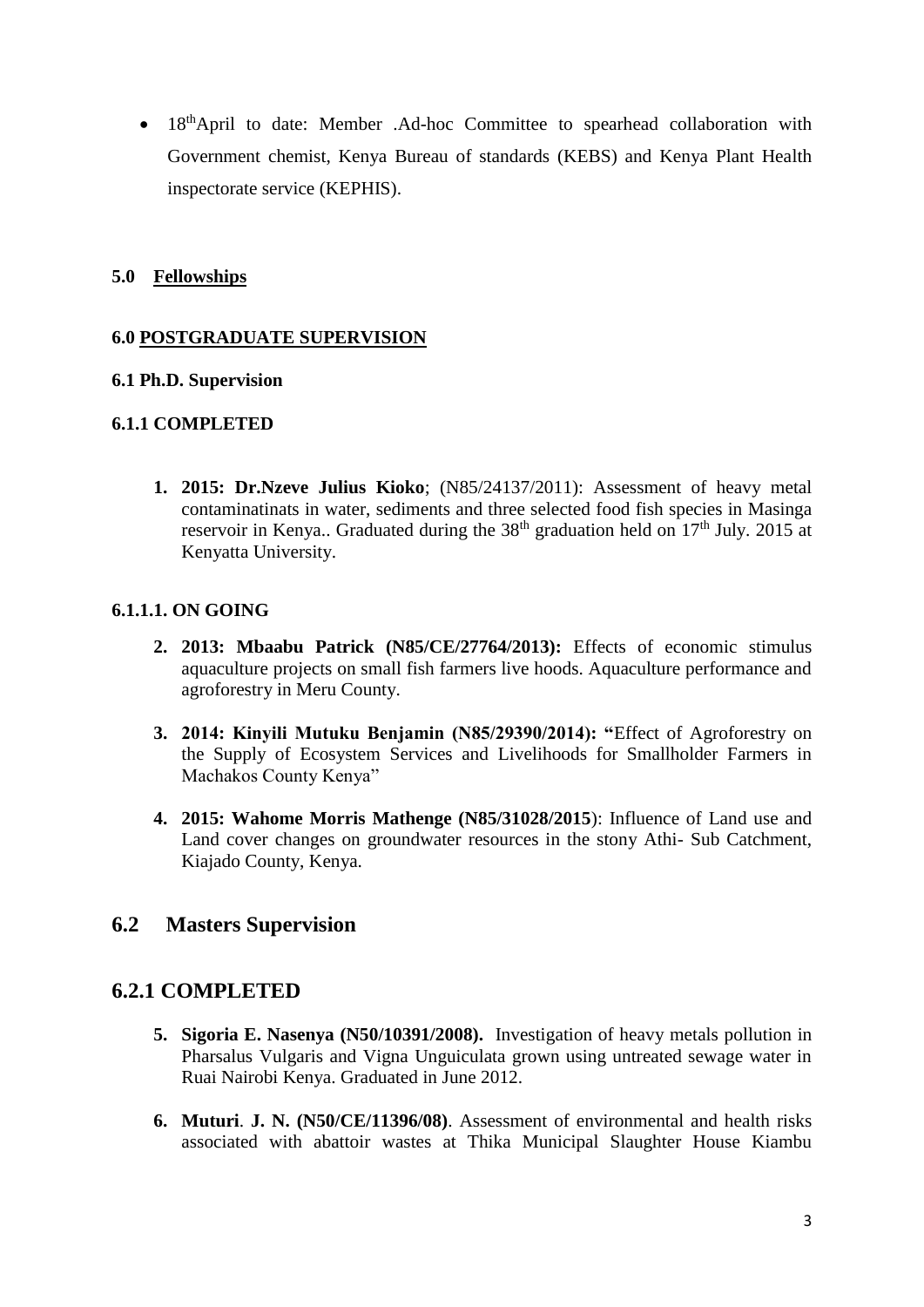County. Graduated during the  $36<sup>th</sup>$  graduation held on  $3<sup>th</sup>$  June 2014 at Kenyatta University.

- **7. Kiarie C. Kamau (N50/CE/21020/2010)**. Impacts of subdivision of ranches in Malili Division, Makueni county Kenya. Graduated during the  $36<sup>th</sup>$  graduation held on 3th June 2014 at Kenyatta University.
- **8. Gitahi M. Wangombe (N50/10024/07)**. Potential risk of agrochemicals on environment and human health in Mukaro Location Nyeri Kenya. Graduated during the 37<sup>th</sup> graduation held on 19<sup>th</sup> Dec. 2014 at Kenyatta University.
- **9. Kinyanjui J. Ngera (N50/CE/11393/08)**. Challenges and Opportunities of inorganic solid waste reuse and recycling systems in Thika Town Kenya. Graduated during the 37<sup>th</sup> graduation held on 19<sup>th</sup> Dec. 2014 at Kenyatta University.
- **10. Gitau J. Kinyua (N50/CTY/PT/)**.Effectiveness of natural wetlands in waste water treatment, Graduated during the  $37<sup>th</sup>$  graduation held on  $19<sup>th</sup>$  Dec. 2014 at Kenyatta University.
- **11. Mbugua P. Karanja(N50/CTY/PT/23012/2011)**.Suitability of waste water sludge for agriculture use with respect to heavy metals; Ruai sewage treatment plant,
- **12. Maina E. Wairangu (N50/10024/07)**.Utilization of potential by-products and cleaner production in industrial Nile perch processing in Kenya. Graduated during the 38<sup>th</sup> graduation held on 17<sup>th</sup> Dec. 2015 at Kenyatta University.
- **13. Abdirahman**.**H. Abdow** (N50/CE/22649/2010). Impact of lime/whitewash mining on the Environment in Wajir County. Graduated during the 38<sup>th</sup> graduation held on 17 thJuly. 2015 at Kenyatta University
- **14. 2010: Mugun K. Kipchumba** (N50/CTY/PT/24604/2010). A comparison of the levels of nitrate, phosphorus and cadmium contamination in groundwater by fertilizer application. Graduated during the  $38<sup>th</sup>$  graduation held on  $17<sup>th</sup>$  Dec. 2015 at Kenyatta University.
- **15. Atieno J. Halwenge;(N50/CTY/PT/24874/2011).** Dust pollution and itsHealth Risks among rock Quarry Workers in Kajiado County Kenya'. Graduated during the  $38<sup>th</sup>$  graduation held on  $17<sup>th</sup>$  Dec. 2015 at Kenyatta University.
- **16. 2011: Ochieng Jacob (N50/CE/PT/24875/2011).** Phosphorus levels and in-situ processing coefficients of selected allochthonous forage detritus in river Nyangores, Bomet County. Graduated during the  $38<sup>th</sup>$  graduation held on  $17<sup>th</sup>$  Dec. 2015 at Kenyatta University.
- **17. 2011: Kagendo M. Njiru (N50/21026/2011)**. Impedance of Germinative Emergence of Maize and Finger millet by plastic waste material in soil. Graduated during the  $40<sup>th</sup>$  graduation held on  $15<sup>th</sup>$ July. 2016 at Kenyatta University.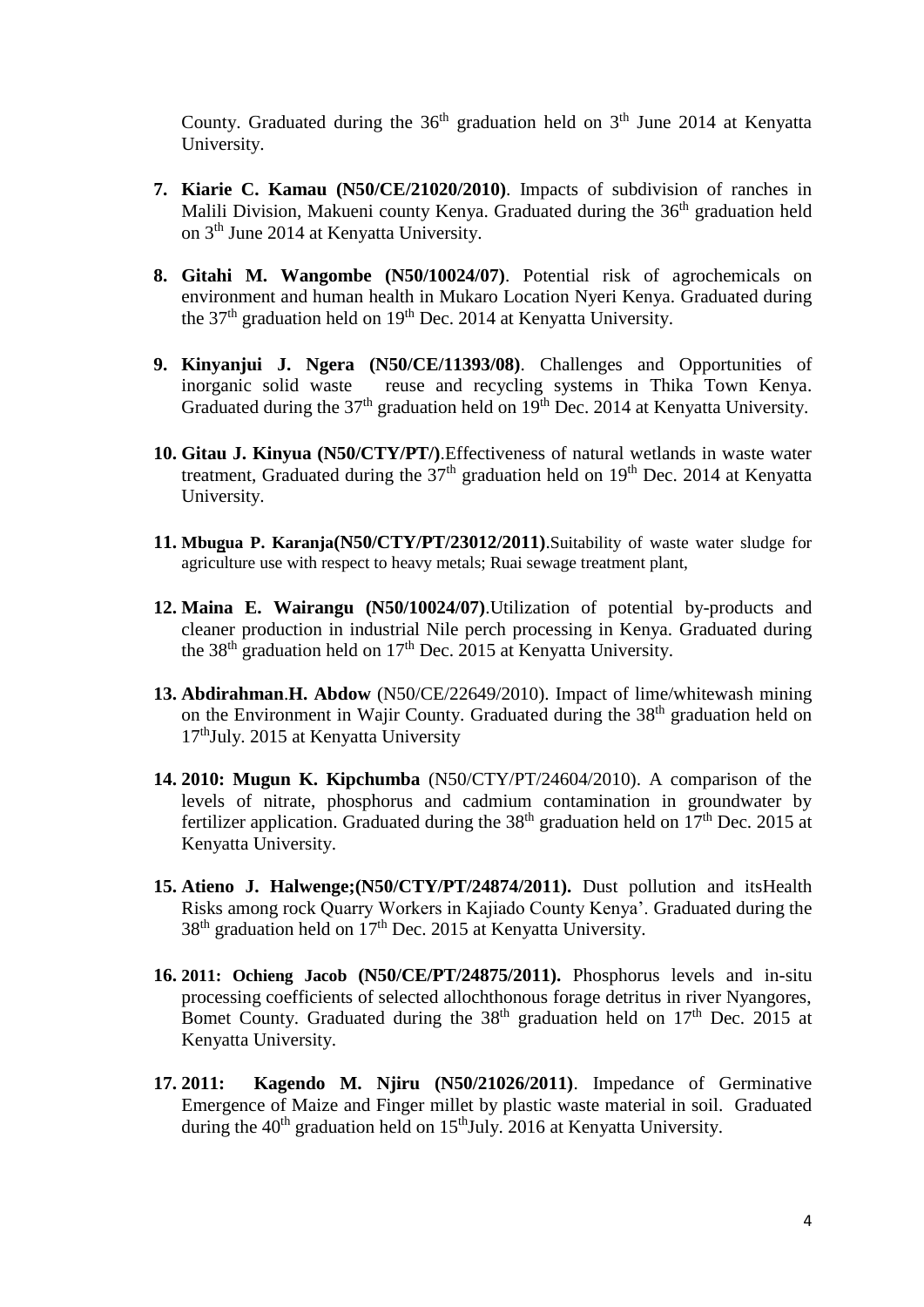- **18. Carol, J. Rotich; N50/CTY/PT/23013 /11-** Ecology of Medical Plants and their Integration into Primary Healthcare in Marigat District, Baringo County, Kenya.Graduated during the  $40<sup>th</sup>$  graduation held on  $15<sup>th</sup>$ July. 2016 at Kenyatta University.
- **19. 2012:Seswa Fred N50/CE/21360/2012**; Assessment of Human Activities on the Vegetation of Tropical Rainforest, Kakamega County Kenya.Graduated during the 41<sup>th</sup> graduation held on 16<sup>th</sup>Dec. 2016 at Kenyatta University.
- **20. 2012:Kibet Faith Cherono N50/222295/12;** Water Quality and Species Composition of Chemususu Dam, Baringo County, Kenya.Graduated during the 41<sup>th</sup> graduation held on 16<sup>th</sup>Dec. 2016 at Kenyatta University
- **21. 2012: Otieno A. Odoyo:**Planktonic diatoms as indicators of Water Quality of River Kisat (Lake Victoria Catchment), Kenya. Graduated during the 41<sup>th</sup> graduation held on 16<sup>th</sup>Dec. 2016 at Kenyatta University.
- **22. 2014:Protus W. Mulati (N50/ CTY/PT/22819/2014).**Impact of Neonicotinoids on Honey Bees (APIS MELLITERAL SCUTELLATA) and their Ecological Services in Selected Apiaries in Kiambu County.Graduated during the  $41<sup>th</sup>$  graduation held on 16<sup>th</sup>Dec. 2016 at Kenyatta University.
- **23. 2014: Bruce Musoni N50EA/27O59/14:** The Impacts of Solid Wastes on Groundwater Quality in Dandora, Nairobi Kenya.Graduated during the 41<sup>th</sup> graduation held on 16<sup>th</sup>Dec. 2016 at Kenyatta University.
- **24. Bingo M. Adhiambo**. **(N50/CE/23023/2011).** Impacts of Sand Harvesting on the Nyamasaria Riparian Land, Kisumu County, Kenya.Graduated during the 41<sup>th</sup> graduation held on 16<sup>th</sup>Dec. 2016 at Kenyatta University.
- **25. 2013: SomoniPriscaBonareri N50/ CE/28234/2013:** Effects of human activities on physicochemical quality of water at selected points of river Rupingazi in Embu county, Kenya. Dec.2017.
- **26. Getonto Abrahams John, N50/CE/22820/2012;** Impacts of Geothermal Power Station on Avifauna at Hell/'S Gate National Park, Nakuru County, Kenya.
- **27. 11: Otieno J. Oluoch**. (**N50/CTY/PT/23970/2011).** PhytoremediationEfficiency of Cyperus, Alternifolius, Cyperus Dives and Cannas Indica in Flamingo Farm Constructed Wetland. **Graduated 14thDec. 2018.**
- **28. 2013: Mwanzia Tabitha Nzula: N50/ CTY/PT/24844/2013:** Physico-Chemical Effects of Sand Harvesting on the Riparian Land along River ThwakeMachakos County, Kenya.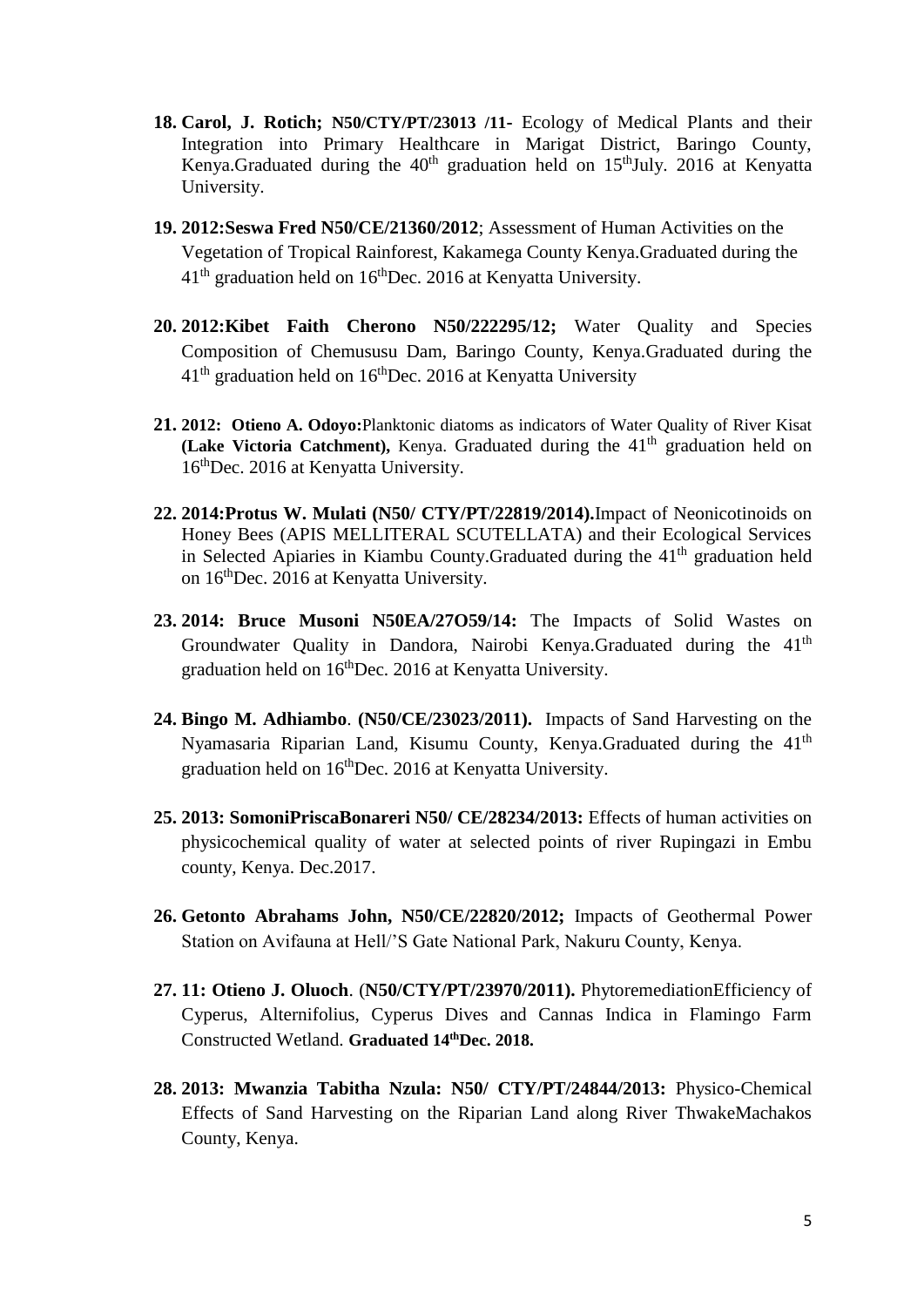- *29.* **Ann NyaguthiiKimotho N50/ CE/26010/2011:** Growth Performance of Nile Tilapia (Oreochromisniloticus) in Cages Suspended in Ponds and its Implication on Small Scale Farmers Livelihood in Kirinyaga, Kirinyaga
- **30. Theuri Olive Wairimu N50/CE/323973/11**, Impacts of Aquaculture Development on Quality of fish pond effluent and livelihoods of farmers in Gatundu, Kiambu .
- **31. 2011: MbuthiaMilkahGathoni N50/24126/2011**; Assessment of Water Quality in Aquaculture Ponds; A Case of Tigoni area of Kiambu County, Kenya. **graduated Dec 2020**
- **32. Anne Muthange Mbora N50/27705/2013;** Tree Seed Sources and Distribution in Selected Sites Within Central and Western Kenya graduated Dec 2020
- **33.** HezekiakOkiomaNyandika, N50/CTY/PT/ 32733/2015. Assessment of selected trace elements contamination in crops grown in Urban Area of Ruai, Nairobi City County, Kenya. . Graduated Dec.2020

# **6.2.2. ON GOING**

- **1. 2011: Geoffrey Onchangwa Mbeche N50/ CE/26879/2011:** Physico-Chemical and Microbial Parameters of Nyakomisaro Tributary of river Kuja, Kisii County, Kenya defended successfully
- **2. Osei Appiah Janet N50F/26050/2018**: Utilization of Agricultural Food Waste Product for Bioethanol Generation, Kiambu County, Kenya.defended successfully
- **3. Amos Ogutu N50/ 27710/2013;** determinants influencing the purchase of woven products using water hyacinth and papyrus reeds among consumers in Kisumu county, Kenya.Thesis to go to graduate school
- **4. Njoroge Samuel Karanja; N50/CE/24236/2013;** E- Waste Management Practices by Repair Shops in Nairobi County Kenya.Thesis writting
- **5. 2014: MareriBrendaMoraa:** Bio-magnification of Heavy Metals along the Food Chain in Biota of River Kisat, Kisumu County, Kenya**. Proposal registered at graduate school**
- **6. Tabby KabuiNjunge N50/CTY/PT/ 23189/2012;** Estimation of Above Ground Biomass and Carbon Stocks of Oloolua Forest, Nairobi County, Kenya**Proposal to be submitted to graduate school.**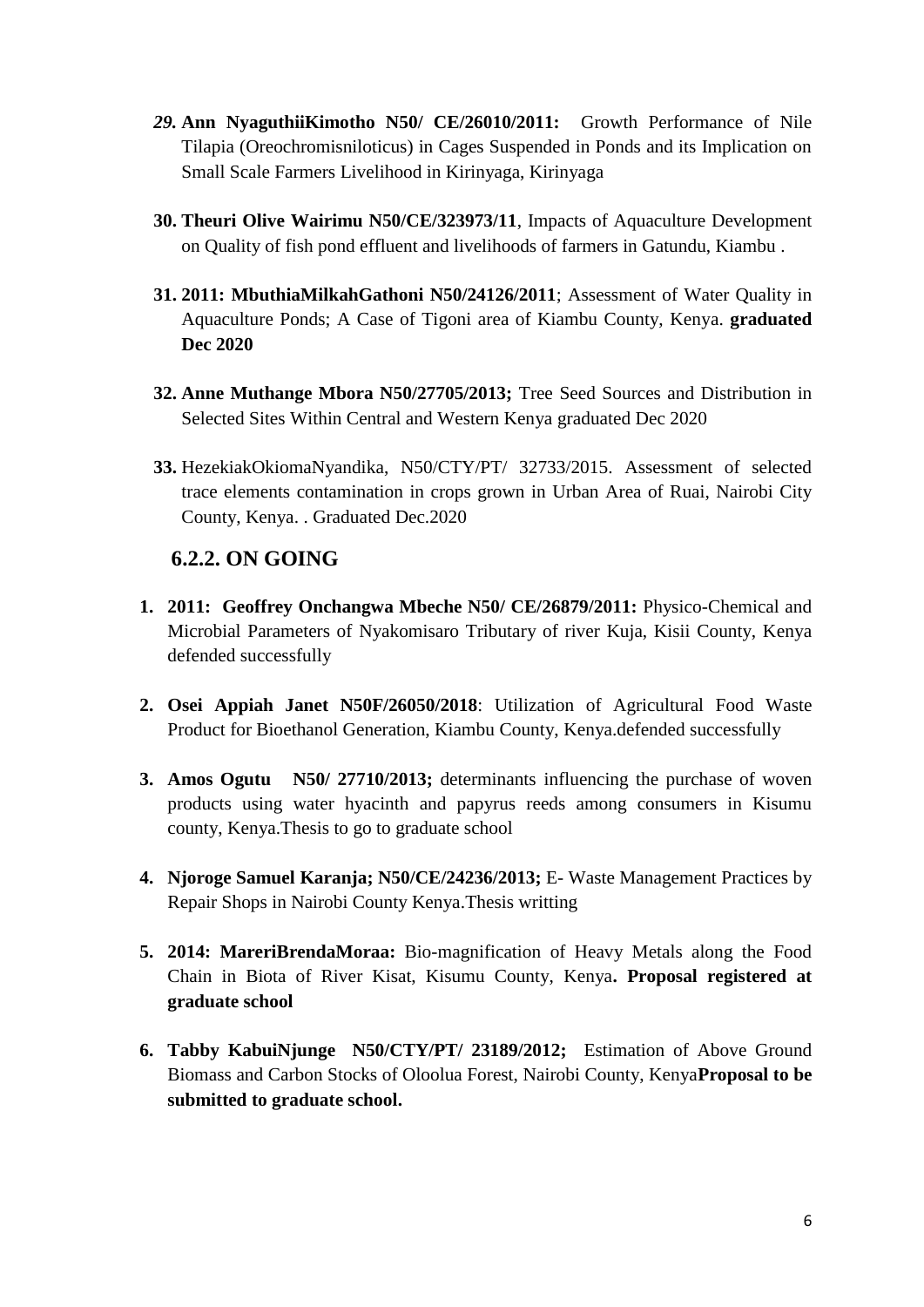- **7. 2012: Sanga K. Silas** (**N50/CTY/PT/20714/2012).** Impacts of Petroleum Contamination on the Chemical Characteristics of Soil and Groundwater Quality, A case study of Mombasa Joint Terminal, Changamwe.
- **8. Kamau Elizabeth N50/CTY/PT/28674/2014. Delineation of Leachate Leaking Points and Migration Pathways from Sewage Plant, Nakuru County, Kenya.**Approved At Graduate School
- **9. Jean Paul Ntunge, NEA50/CTY/PT/33289/2014**: Assessment of the Impacts of Agrichemicals Run-Off on the Biodiversity of Lake Kivu Basin, Rwanda.**School Level**
- **10. StyversKirimiKathuni**, Q21/CTY/PT/28807/2014. School Hygiene Promotion Approaches and its Influence on Hygiene Practices in Dagoretti Nairobi City County, Kenya. **To defend the Thesis**
- **11.** KanyiNdugu, suitability of small water reservoirs fot the groth of fish in Nyahururu County Kenya
- **12. John OndiekiNyasimi N50/CE/20273/2010**; Impacts of Human Activities on the Quality and Quality of Water in Ruiru River Catchment Kiambu County Kenya.**Writing**

# **7.0 CONFERENCES/SEMINARS/WORKSHOPS**

## **7.1. Participation in workshop/conferences**

9<sup>th</sup> African RCE On 26<sup>th</sup> June 2018, RCE-GN (Coordinator) with the support of NEMA, hosted a climate change awareness seminar which was attended by 26 participants from various organizations. The meeting was held at Central Park Hotel in Nairobi. The stakeholders shared best practices towards mitigation and adaptation to climate change.

24<sup>th</sup>-28<sup>th</sup> 2017, Certificate of Attendance- System theory and higher education didactics, introduction to system theory the city as a system and urban metabolism higher education didactics, introduction to problem based learning (40hours) training workshop at Kenyatta university.(DAAD)

28TH September 2016.Certificate of Participation in Intelleclletual Property Rights Workshop. Theme; Industrial Properties in Education Development. Kenyatta University.

24<sup>th</sup>- 28<sup>th</sup> April 20117, Participated in the training of trainer workshop on systemtheory and higher education didactics, Kenyatta University Nairobi, Kenya.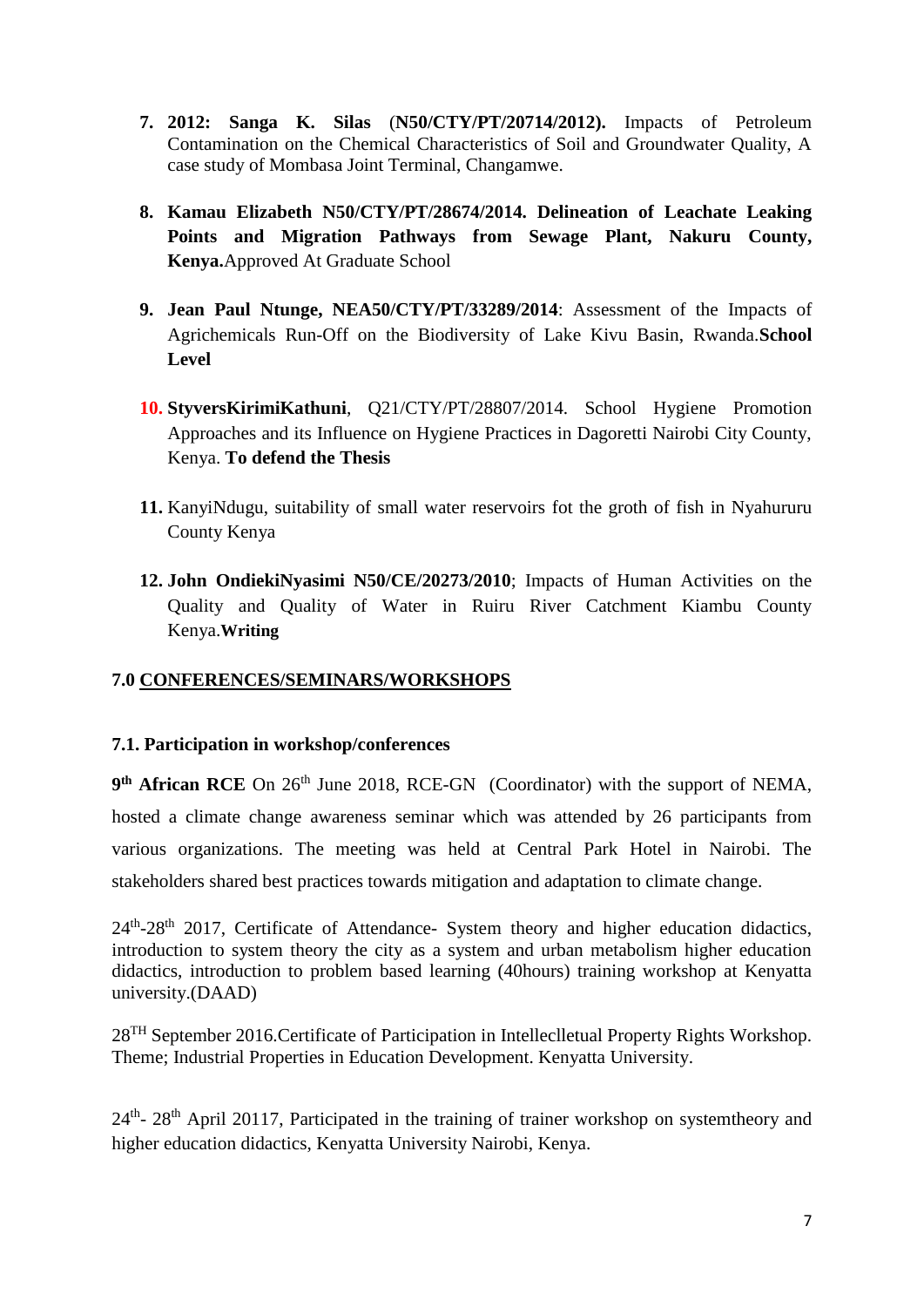**24th - 26th August 2016-** Participated in the sixth African regional centres of expertise conference 2016 'Empowering African RCEs'. Theme, "Developing capacities of African RCEs for the implementation of the Global Action Programme on ESD and the Achievement of Sustainable Development Goals." Venue, Kenyatta University Conference Centre (Nairobi- Kenya).

**25th to 27th April 2016-** Participated in an international atomic energy conference (Atoms for peace) Conference , Expert mission to prepare the education and training review services and systematic assessment of regulatory competence needs. Venue, Kenyatta National Hospital Complex.

**22nd to 23rd October 2015 –**Participated in Natural Resources Management Curriculum development workshop. Venue, Kenyatta University.

# **7.2 Presentation of papers at Academic and professional Conference**

**3 rd -25th November, 2016-Participated in the 1st Eastern Africa Aquaculture Symposium and Exhibition (EAASE) 2016.** Theme 'Strengthening Aquaculture Value Chain in the Eastern Africa Region". Venue, African Institute for Capacity Development (AICAD) Kiambu, Kenya.  $23<sup>rd</sup> - 25<sup>th</sup>$  November, 2016. Presented a paper Impacts of Aquaculture Development on Quality of fish pond effluent and livelihoods of farmers in Gatundu, Kiambu.

# **7.3 Convening and coordinating Conferences**

Kenyan RCE Coordinators meeting 2018. The RCE coordinators and their youth counterparts held their annual meeting on 14<sup>th</sup> November 2018. The meeting was hosted by RCE Greater Nairobi (coordinator) at the Kenya School of Monetary Studies. The meeting was funded by NEMA.

## **8.0 RESEARCH AND PUBLICATIONS AND GRANTS 8.1 Articles in Refereed Journals**

**Joint with students**

**1. Gitau, J. K<sup>1</sup>, and Kitur, E.,<sup>1</sup>.**(Aug 2014). Efficiency of Tibia wetland in the treatment of waste water. I*OSR Journal of Environmental Science, Toxicology and Food Technology*  (IOSR-JESTFT) e-ISSN: 2319-2402, p-ISSN: 2319-2399. Volume 8 issue 8 Ver. II (Aug.2014), PP 00-00. [www.iosrjournals.org.](http://www.iosrjournals.org/)

**2. Nzeve, J.K.<sup>1</sup> , Njuguna, S. G<sup>1</sup> . and Kitur. E.C<sup>1</sup> .** Bioaccumulation of Heavy Metals in Clariasgariepinus and OreochromisSpirulusniger from Masinga Reservoir, Kenya. IOSR *Journal of Environmental Science, Toxicology and Food Technology* (IOSR-JESTFT) e-ISSN: 2319-2402, p-ISSN: 2319-2399. Volume8.Issue 10 Ver.1 (Oct. 2014). PP 58-63 [www.iosrjournals.org.](http://www.iosrjournals.org/).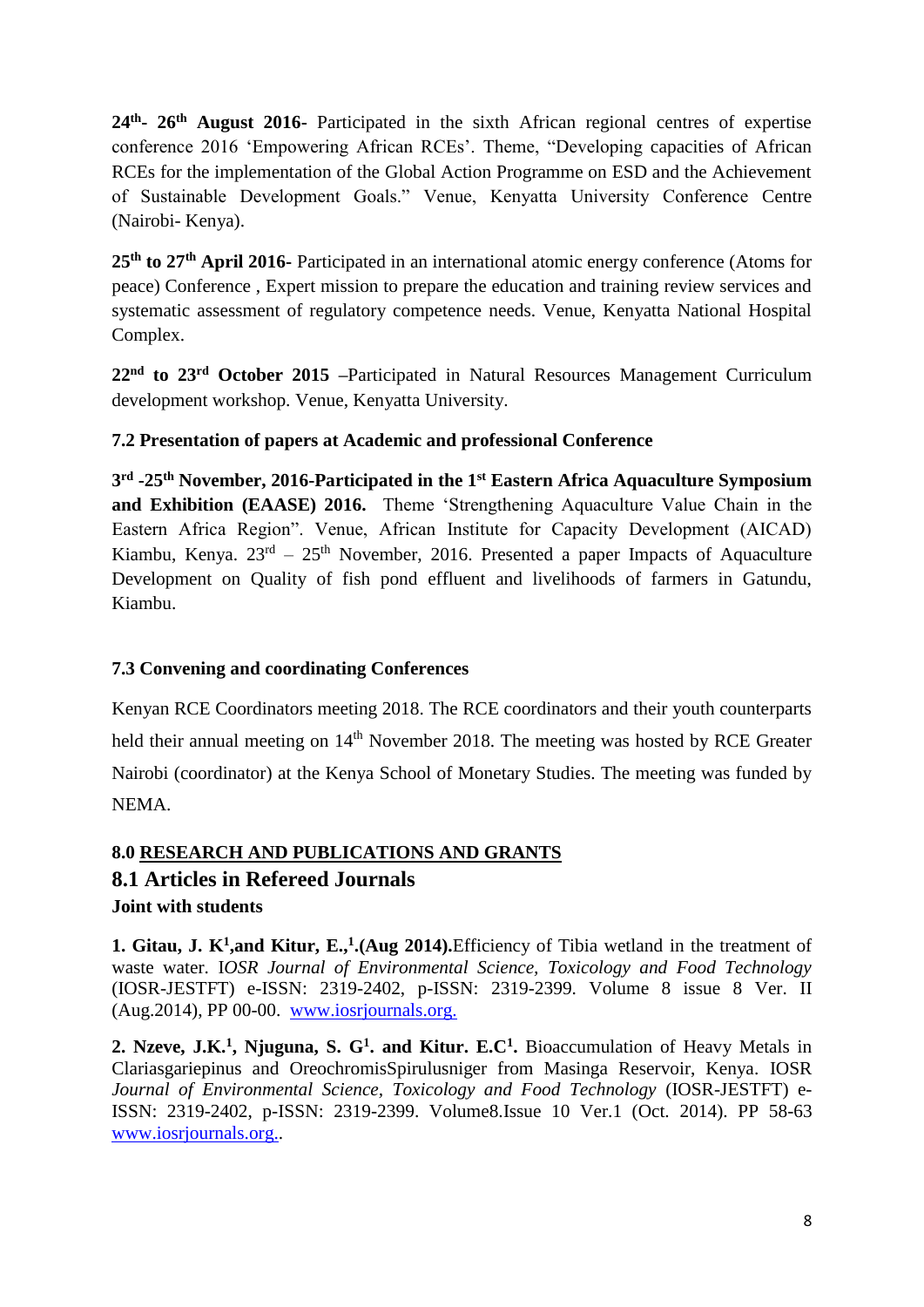3.**Nzeve, J.K.<sup>1</sup> , Njuguna, S. G<sup>1</sup> , and Kitur. E.C<sup>1</sup> .**Determination of Heavy metals in Sediments of Masinga Reservoir, Kenya.*Journal of Environment and Earth Science. I***SSN: 2224-3216, Vol.4, No.20,2014. www.iiste.org.** 

**4. Nzeve, J.K.<sup>1</sup>, Njuguna, S. G<sup>1</sup>,and Kitur. E.C<sup>1</sup>. Assessment of Heavy Metal** Contamination in Surface Water of Masinga Reservoir, Kenya.**Journal of Natural Sciences Research. ISSN 2224-3186 (Paper) ISSN 2225-0921. Vol.5.No.2, 2014.**

5. Gitau, J. K<sup>1</sup>, and Kitur<sup>1</sup>, May 2016: Variations in the levels of Physic-Chemical parameters of waste water before and after passing through tibia wetland and conformity to NEMAKenya and generalStandards Permissible Effluent Discharge Limits.**I***OSR Journal of Environmental Science, Toxicology and Food Technology* **(IOSR-JESTFT)E- ISSN: 2319-2402, P-ISSN:2319-2399, Volume 10, Issue 5 Ver. 1 (MAY 2016),PP 14-24.**

**6. Ochieng J<sup>1</sup> . Kitur, E<sup>1</sup> . Obade, P 1 . August 2016.**Assessment of Decay Coefficient of Allochthonous Litter for Sustainable Riparian Forage Agriculture and Environmental Monitoring, A Study in River Nyangores, Kenya. *The Open Atmospheric Science Journal***. Toascj@ benthamopen.org. BSP-TOASCJ-2016-7.**

**7.Manohar, S<sup>1</sup> ; Kitur, E.L<sup>1</sup> and Kibet, F.C<sup>1</sup> . (2016);** Water Quality and Plant Species Composition of Selected Sites within Chemususu Dam, Baringo County, Kenya. *Journal of Environmental and Analytical Toxicology.* **ISSN-216-0525 Jeat: Open Access Journal, Volume 6, Issue 4-1000390.**

**8Wairangu E <sup>1</sup> .E .Kitur<sup>2</sup> . &G. Macharia<sup>2</sup> (2016)** Utilization of By- Products and Cleaner Production in Industrial Nile Perch Processing in Kenya. **International Journal of Environmental Sciences, Volume 1 Issue 2 Year 2016. IPRJB, International Peer Reviewed journals and Book Publishers, [Journal@iprjb.org.](mailto:Journal@iprjb.org) www.iprjb.org.**

**9. Manohar, S<sup>1</sup> . Otieno A<sup>1</sup> .Kitur.E<sup>2</sup> .** Planktonic Diatoms Species Composition and Water Characteristics along Selected Sites of River Ki sat, Kisumu County, Kenya*. Journal of Environmental and Analytical Toxicology. 10. 4172/2161-0523.1000469.*

**10. Otieno., A.A; Kitur, EL. and Gathuru, G**. Physico- Chemical Properties Of River Kisat, Lake Victoria Catchment Kisumu County, Kenya, *Journal of Environmental Pollution and Climate Change.2017. 1:137.104172/2573-458x, 1000137.*

**11. Somoni,P.B<sup>1</sup> . E. Kitur<sup>1</sup> , Koske, J<sup>2</sup> .** Effects of Human Activities on Quality of Water at Selected Points on River Rupingazi in EmbuCounty, Kenya.*IJRDO- Journal of Biological Science. ISSN: 2455-7676. Volume 3, issue 9 September 2017.*

**12. Ann Kimotho, Charles Ngugi, Esther kitur & Elijah Oyoo Okoth.** Growth performance of Nile Tilapia cultured under different cage stocking densitiesin a cage-cumpond system based on Laboratory conditions and among farmers in Kirinyaga County, Kenya. *International journal of Fisheries and Aquatic studies, 2018, 6 (8).*

**13. Mwanzia Thabitha Nzula\* Gathuru Gladys\* & Esther kitur\*** Physico-chemical effects of sand harvesting on water quality in River Thawake Machakos county, Kenya**. .**  *International journal of scientific and research publications, Volume 8, issue 9, Sept. 2018. DOI: 10.29322/1jsrt,8.9.2018p8197*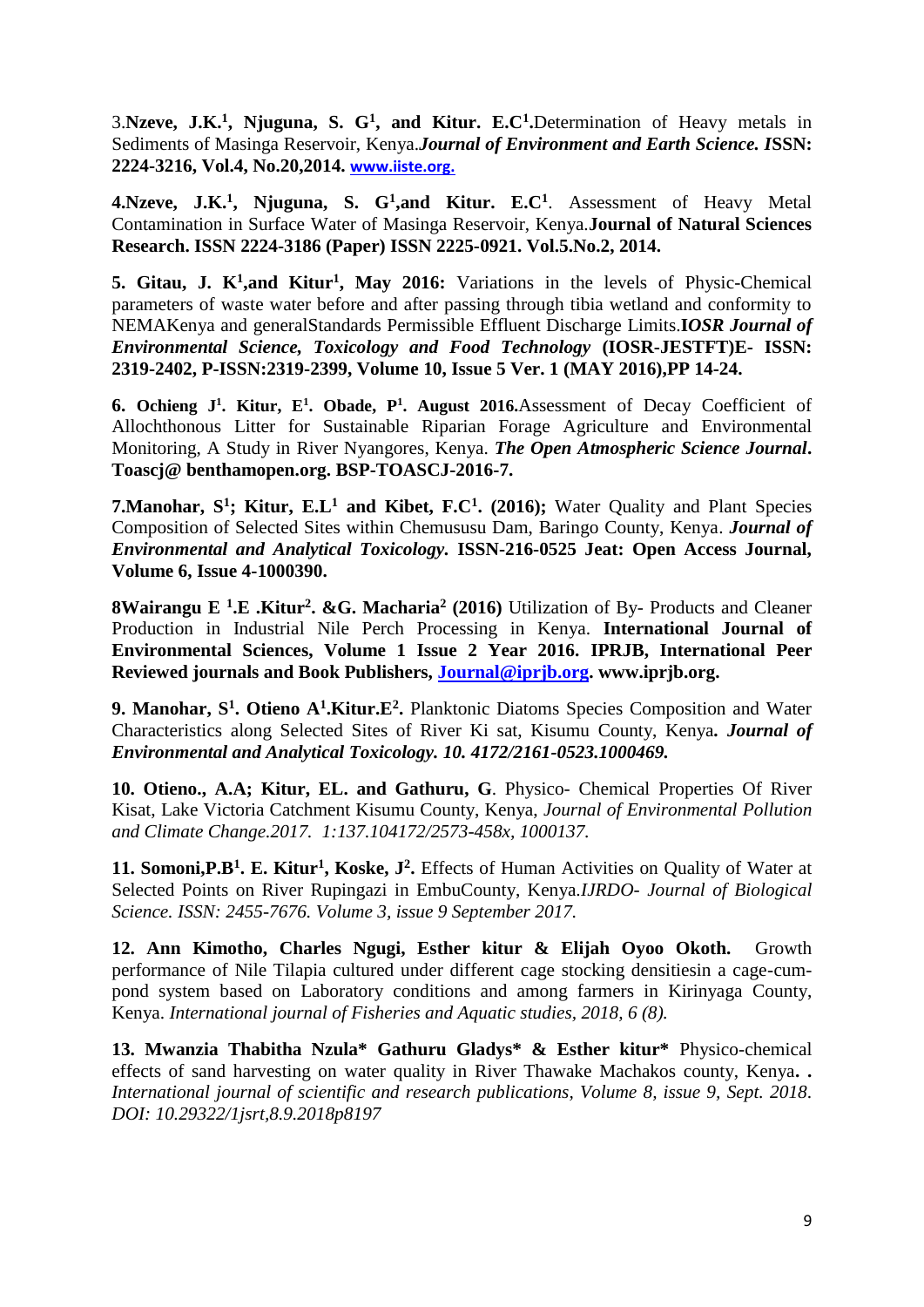**14. Kitur, E. Kotut, K & Kerich, R**; Variations in the physic-chemical characteristics of water in the five peri- urban reservoirs in Kiambu and Nairobi counties,, Kenya.*. Journal of Environmental and Analytical Toxicology. 10. 4172/2161-0523.1000469.*

15. Mthenge, M.W., Gathuru, G.M., **Kitur, E.L** 2019. Spatial- Temporal Land Use and Land Cover Changes in the Stony Athi River Sub Catchment, Kenya. *Journal of applied geology and geophysics. ISSN 2321-0982, Volume 7 Issue 5, pp 43-49*

16. Kinyili, B.M., Ndunda, E. & Kitur, E. (2019). Trade-Off Between Agroforestry and Ecosystem Services among Smallholder Farmers in Machakos County, Kenya. *East African Journal of Forestry & Agroforestry* (EANSO) *.* **4(1):** 13-23.

17.Kinyili, B.M., Ndunda, E., Kitur, E. (2020). Socio-Economic and Institutional Factors Influencing Adoption of Agroforestry in Arid and Semi Arid (ASALs) Areas of Sub Saharan Africa. *International Journal of Forestry and Horticulture (IJFH)* .**6(1)**: 8-18.

18. Kinyili, B.M., Ndunda, E., Kitur, E. (2020). Influence of Agroforestry on Rural Income and Livelihood of Smallholder Farmers in the Semi-Arid Region of Sub Saharan Africa. *Journal of Tropical Forestry and Environment*. *87-100.*

*19.*Kinyili, B.M., Ndunda, E., Kitur, E. (2020). Influence of Duration of Agroforestry on Physico-Chemical Soil Quality Parameters in Machakos County, Kenya**.** *Journal of Applied Sciences, Engineering and Technology for Development (JASETD). DedanKimathi University of Technology (5th DeKUT ICSTI&E)*. DOI: 10.33803/JASETD.2020.4-1.4.

## **THESIS EXAMINED**

## **EXTERNAL EXAMINER**

**2015; Cornelius Wekesa Lupao:**The efficacy of Kenyas Critical SectorialEnvironmental policies in meeting Womwn's Climate Change Mitigation and Adaptation needs; A case study of Bungoma County. **University of Nairobi. (M.A Thesis).**

**2016: Caroline Muthoni Wachiuri:** An Assessment of the Use of Road Runoff Harvesting for Irrigation in Makueni County, Kenya**. University of Nairobi. (M.A Thesis).**

2016: Mathews J. Wakhungu: A cost benefit analysis of water recycling in Manufacturing industries: A case study of the East Africa Breweries limited, Kenya. **University of Nairobi (M.A in Environmental Policy. Thesis).**

2018; Kimwei Benjamin Kiplagat Z50/69400/2013. Assessing The Management of Solid Waste Generated by the Independent Electoral and Boundaries Commission in Nairobi City County, Kenya. **University of Nairobi (M.A in Environmental Policy. Thesis).**

## **INTERNAL EXAMINER**

2015: Mwangi Maina Albert: Environmental Challenges caused by Fish Trade Activities in Gikomba Fish Market Nairobi County.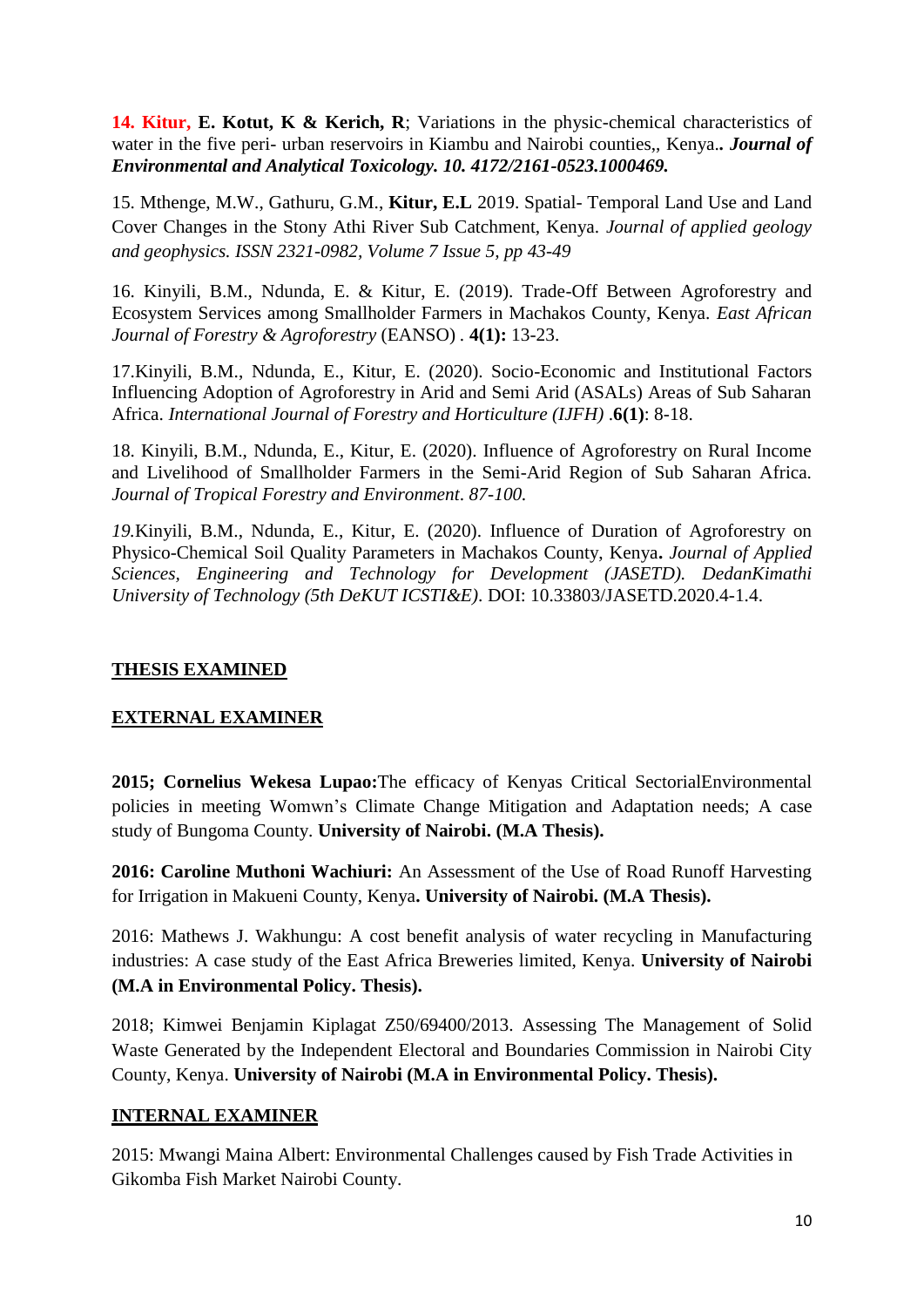Margaret Wambui Mathenge: Effects of Natural Resource Based Conflicts on Community livelihoods in Lake Ol'bolossat Catchment Area, Nyandarua County, Kenya.

*Matano S. Mwatenga***:** The Diversity and Abundance of Gastrointestinal GTI) Parasites amoung Grevy's Zebra (equus grevyi) in the Samburu Landscape**.**

Thomas Owino Juma : The Impact of Dumpsite and DomesticWaste Leachate on Ground Water Quality within Kilifi Town in Kilifi County Kenya.

**Reuben Gloria:** Assessment of the impact of industrial effluent on the water quality in Karanga Tanzaina.

**Pando Samson**: Effects of Rooftop Rainwater Harvesting on Domestic Water Supply for small-scale farms in Muooni Catchment Machakos County, Kenya.

**Dedan Mungai:** Assessment of Post-Harvest losses of Nile Perch (*Lates niloticus*) incurred by Fisherman from Lake Victoria, Kenya.

**Aching Ndeda:** Assessment of heavy metals in hydrophytes, water and sediments of Nairobi dam, Kenya.

**Lucy Kanana Munyugi:** The assessment of electronic waste management strategies in selected institutions in Nairobi, Kenya.

Maruti Edwin: Assessment of water accessibility and availability for sustainable livelihoods in Garissa County, Kenya.

**Patrick Mbaabu:** Propagation of Ocotea Usambarensis to enhance biodiversity conservation in Mt. Kenya.

## **8.2Articles in Conference Proceedings**

Impacts of Aquaculture Development on Quality of Fish Pond Effluent and Livelihood of Farmers in Gathundu Kiambu, County. The 1<sup>st</sup> Eastern Africa Aquaculture Symposium and Exhibition. African Institutefor Capacity Development(AICAD) Kiambu Kenya 23rd- 25<sup>th</sup> November 2016. Organizers, Department of Agriculture and Livestock and Fisheries, County Government of Kiambu, Kenya. Kiambu Aquaculture Stakeholders Forum, KENYA.

#### **8.3 Books**

**Annah Otieno & Esther Kitur**, 2018; Planktonic Diatoms as Indicators of water quality. 978-620-2-31060-4. Publishing Company, S'cholars Press Latvia

#### **8.4. Chapters in book (s)**

# **9.0NETWORKING AND COLLABORATION WITH EXTERNAL ORGANIZATIONS**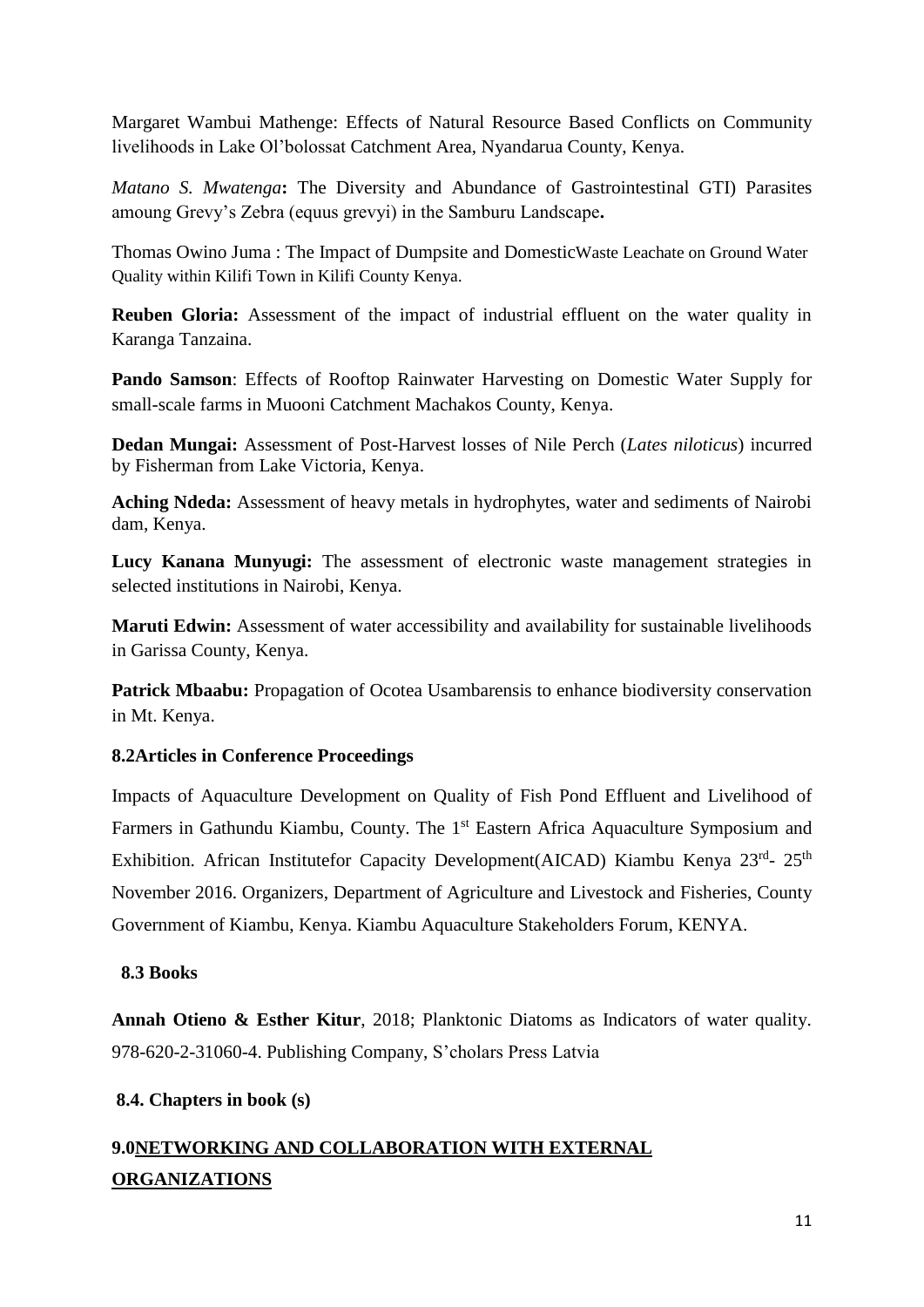IAEA,INTERNATIONAL ATOMIC ENERGY AGENCY (Atoms for peace) Workshop on Expert mission to prepare the education for training reviews services and systematic assessment of regulatory competence needs, 2016, Kenyatta National Hospital Complex Nairobi, Kenya.

#### **10.0 EXTERNAL AND INTERNAL GRANTS**

The Centre hosted a stakeholders' breakfast meeting on 27<sup>th</sup> November 2019 at KUCC. The breakfast meeting brought in **income of Ksh. 98,000. Official receipt to Kenyatta University O6222130 73,000 and 045147 25,000** 

Ministry of higher Education, Science and Technology (National council for science and technology. Science technology and innovations (ST&I).  $5<sup>th</sup>$  competitive Research Grants (Thematic area, Health, Water and Sanitation) 2012-213.

## **11.1LOCAL, REGIONAL & INTERNATIONAL APPOINTMENTS**

Appointed as an external examiner for several students at Nairobi University

Appointed asMember of the Board Management of SONGIROI Girls, Bomet Countychair of the Academic board)

**2015 September 28th:** Appointed asMember of the Board Management of Sosiot Girls (chair of the Academic board)

## **11.2Review of Professional Periodicals**

Member of the editorial board with international peer reviewed journal and book publishers. IPRJB-Journals. Journal@iprjb.org.

## **11.2Being invited to a Conference as a Guest Speaker**

- **5** th -7<sup>th</sup> August 2019; 9<sup>th</sup> African Regional Centre of expertise regional conference; gave a keynote speech on the role of youths in achievement of Sustainable development Goals in African, Luyengo University Eswatini (recognition certificate).
- **9 th October 2014:** Guest speaker at Mbogo Vale Primary School, Gave a motivational talk to the candidates before the Kenya Certificate of Primary Education Examination

## **12.0 AWARDS/RECOGNITION**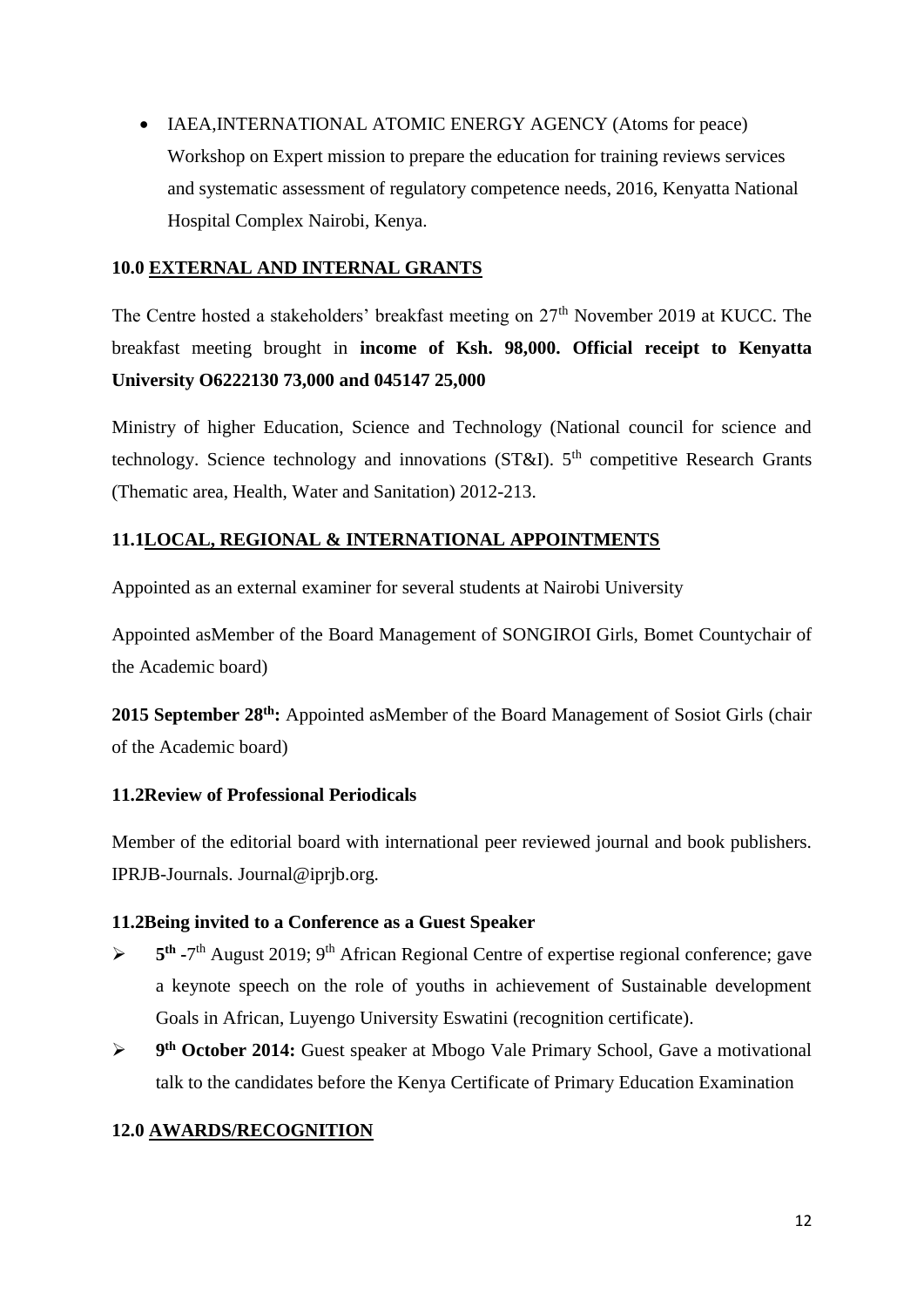Certificate- Journal of Organization of Scientific Research Community of Researchers;ISOR Journals.

Certificate of Participation by Nema, Participated as a National Steering Committee and the Technical Sub-Committee Member of World Environment Day (WED 2019).

Recognition certificate:Gave a keynote speech on the role of youths in achievement of Sustainable development Goals in African.On the 9<sup>th</sup> African RCE meeting held in Eswatini.

# **13.0COMMUNITY OUTREACH**

Member of Mbogo Valley Free Pentecostal Church welfare groupwrote a proposal and won 500,000 shillings which was used by the church welfare group to construct a 100,000 litre water tank and a tree nursery.

# **14.0 ACADEMIC LEARDERSHIP**

**14.1**Development of teaching /academic programmes in the Department/School/University

- Development of the Ph.D. Course through coursework and Research. (SchoolCurriculum Committee).
- Development of Undergraduate and Post graduate Programs in the Department of Environmental Science (Chairperson- Curriculum Committee).
- 2020 todate- Chair School of Environmental Studies Curriculum Development Committee. To liase with Department Curriculum Development Committee to ensure programs at Certificate, Diploma, Undergraduate, post graduate, diploma Masters and Doctoral levels as per University policy and revised to conform To Competency Based Curriculum

**14.2**.Developing programmes external to Kenyatta University

Curriculum review member, Karen bible college on environment and religion

**14.3**. Initiating/leading Research Projects

- RCE Greater Nairobi with Nema is at an advanced stage in developing proposal for Climate Green Fund. (All Kenyan RCE-coordinators)2020-
- National Research Fund; Multidisciplinary Research Grant Programme Financial Year. Impact of the Economic Stimulus Programme on Fish Productivity and Water Quality for Sustainable Food Security.

# **15.0 OTHERS**

# **15.2 Contribution to University Advancement**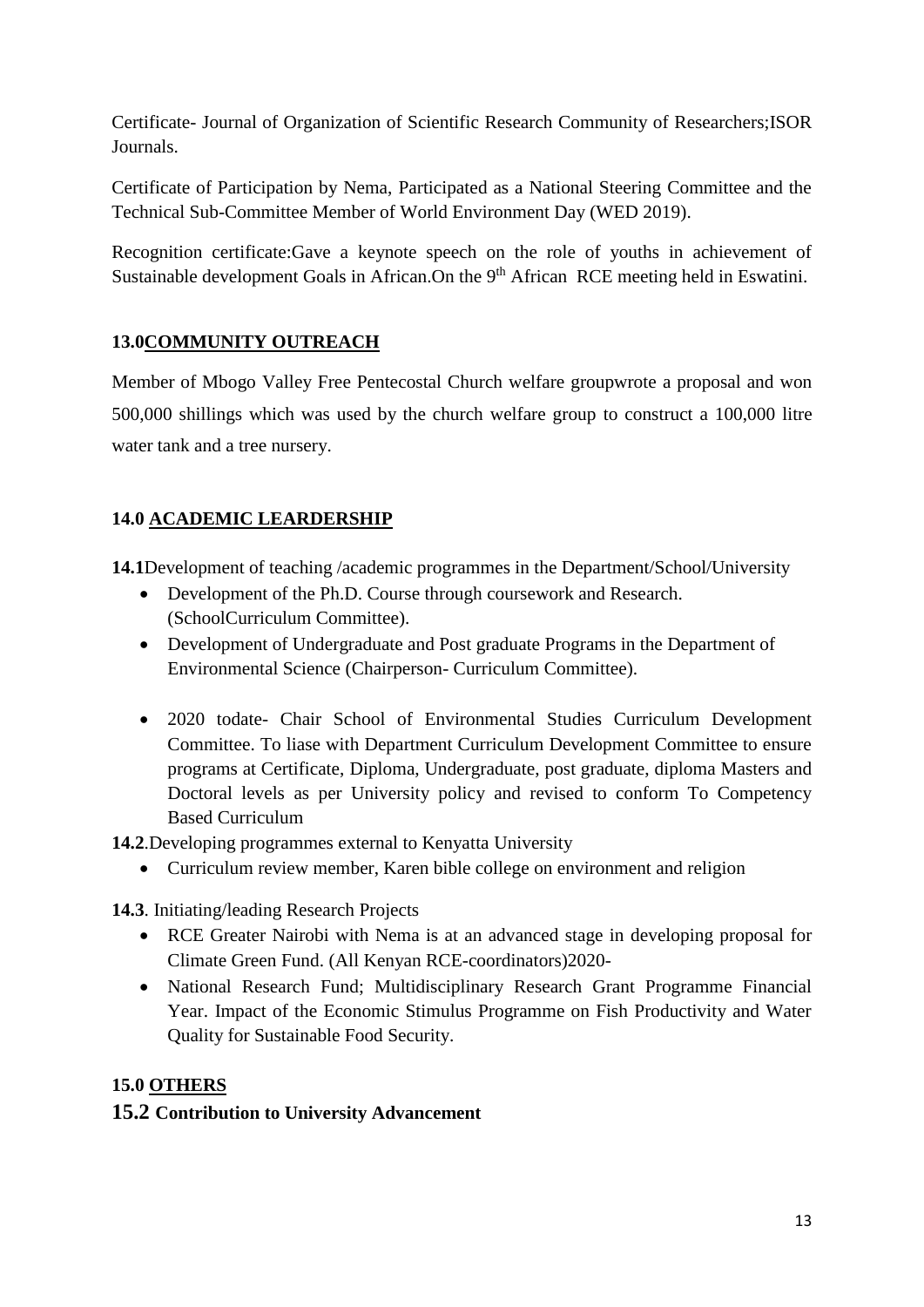**2019 RCE Youth SDG Challenge:** Kunec, a member of RCE Greater Nairobi with the help of the secretariat, participated in the 2019 RCE Youth SDG Challenge after their project plan was approved. The theme for the SDG Challenge was 'Youth for the Goals: Social Inequalities'

**Green Gown Awards:** RCE Greater Nairobi participated in the global Green Gown Awards on the students' engagement category and managed to the finalists. Kenyatta University was therefore awarded a Finalist's Certificate in the global award (certificate attached).

**2019 RCE Awards:** RCE Greater Nairobi was awarded a certificate for innovation projects in Education for Sustainable Development. This award is given annually to RCEs that have made outstanding contributions to address local sustainable development challenges in their regions.(certificate attached).

#### **15.3Membership to ProfessionalBodies**

November 2009 to date Member, Nature Kenya

#### 16.0 **REFEREES**

The names and address of my referees are

1. Prof Kiplagat Kotut Embu University College Deputy Principal, Academics, Research and Extension Address: Box 6-60100, Embu. Tel; 254- 706 528876 or 245-737714764 Email: dp.are@embuni.ac.ke 2. Dr. Richard Kerich. Department of Environmental Education Kenyatta University,

 Tel: +254722740719 P.O Box 43844-00100, Nairobi

Email; [kerich.richard@ku.ac.ke.](mailto:kerich.richard@ku.ac.ke)